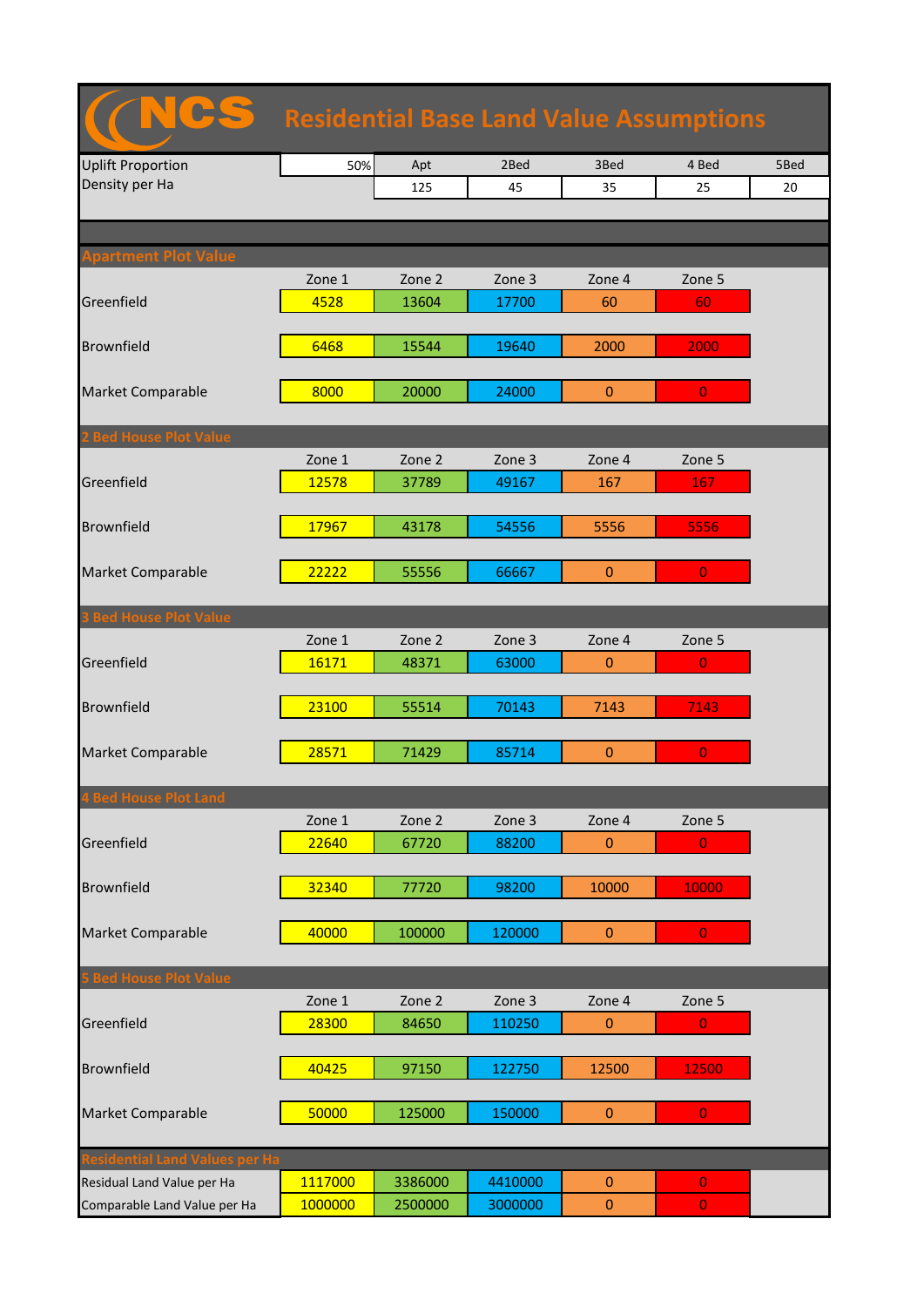## **Commercial Base Value Assumptions**

| <b>Industrial Land Value Sqm</b>       |                  |                  |                  |                  |
|----------------------------------------|------------------|------------------|------------------|------------------|
|                                        | Zone 1           | Zone 2           | Zone 3           | Zone 4           |
| Greenfield                             | 26               | $\mathbf 1$      | $\,1\,$          | $1\,$            |
|                                        |                  |                  |                  |                  |
| Market Comparable                      | 50               | $\boldsymbol{0}$ | $\mathbf{0}$     | $\bf 0$          |
| Residual                               | 50               | $\pmb{0}$        | $\mathbf{0}$     | $\overline{0}$   |
|                                        |                  |                  |                  |                  |
| <b>Office Land Value Sqm</b>           |                  |                  |                  |                  |
|                                        | Zone 1           | Zone 2           | Zone 3           | Zone 4           |
| Greenfield                             | $\mathbf{1}$     | $\mathbf{1}$     | 1                | $\mathbf{1}$     |
|                                        |                  |                  |                  |                  |
| <b>Brownfield</b>                      | 25               | 25               | 25               | 25               |
|                                        |                  |                  |                  |                  |
| Market Comparable                      | $\pmb{0}$        | $\pmb{0}$        | $\mathbf 0$      | $\bf 0$          |
| Residual                               | $\mathbf 0$      | $\pmb{0}$        | $\boldsymbol{0}$ | $\mathbf{0}$     |
|                                        |                  |                  |                  |                  |
| <b>Food Retail Land Value Sqm</b>      |                  |                  |                  |                  |
|                                        | Zone 1           | Zone 2           | Zone 3           | Zone 4           |
| Greenfield                             | $\mathbf{1}$     | $\mathbf{1}$     | 1                | $\mathbf{1}$     |
|                                        |                  |                  |                  |                  |
| <b>Brownfield</b>                      | 25               | 25               | 25               | 25               |
|                                        |                  |                  |                  |                  |
| Market Comparable                      | $\pmb{0}$        | $\pmb{0}$        | $\boldsymbol{0}$ | $\bf{0}$         |
| Residual                               | $\mathbf{0}$     | $\pmb{0}$        | $\boldsymbol{0}$ | $\mathbf{0}$     |
|                                        |                  |                  |                  |                  |
| <b>General Retail Land Value Sqm</b>   |                  |                  |                  |                  |
|                                        | Zone 1           | Zone 2           | Zone 3           | Zone 4           |
| Greenfield                             | $\mathbf{1}$     | $\mathbf{1}$     | 1                | $\mathbf{1}$     |
|                                        |                  |                  |                  |                  |
| <b>Brownfield</b>                      | 25               | 25               | 25               | 25               |
|                                        |                  |                  |                  |                  |
| Market Comparable                      | $\mathbf 0$      | $\pmb{0}$        | $\boldsymbol{0}$ | $\overline{0}$   |
| Residual                               | $\boldsymbol{0}$ | $\pmb{0}$        | $\boldsymbol{0}$ | $\overline{0}$   |
|                                        |                  |                  |                  |                  |
| esidential Institutuion Land Value Sqm |                  |                  |                  |                  |
|                                        | Zone 1           | Zone 2           | Zone 3           | Zone 4           |
| Greenfield                             | $\mathbf{1}$     | $\mathbf 1$      | $\,1\,$          | $1^{\circ}$      |
|                                        |                  |                  |                  |                  |
| <b>Brownfield</b>                      | 25               | 25               | 25               | 25               |
|                                        |                  |                  |                  |                  |
| Market Comparable                      | $\bf 0$          | $\pmb{0}$        | $\boldsymbol{0}$ | $\bf 0$          |
| Residual                               | $\pmb{0}$        | $\pmb{0}$        | $\boldsymbol{0}$ | $\boldsymbol{0}$ |
|                                        |                  |                  |                  |                  |